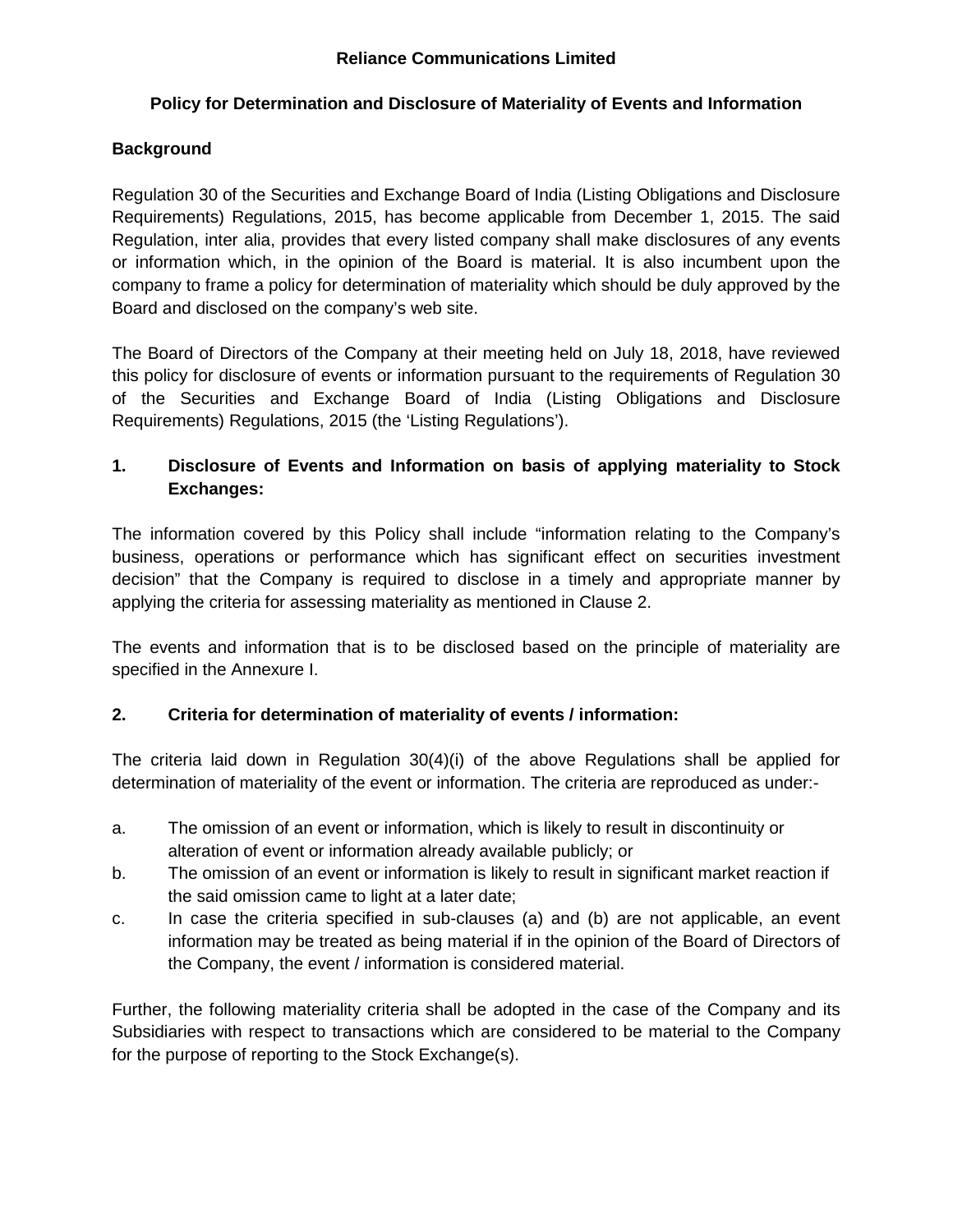The Event/ information will be considered material based on above criteria; where the value involved or the impact:

- a. exceeds 10% (ten per cent) of the Company's consolidated gross income, or
- b. exceeds 10% (ten per cent) of the Company's consolidated net worth;

whichever is higher.

# **3. Persons Responsible for Making Disclosure of Material Events and Information to Stock Exchanges:**

Any transaction, event or information relating to the Company and/or its Subsidiaries that might be material is required to be reported immediately by the employees of the Company and/or its Subsidiaries to Key Managerial Personnel (CEO / CFO / Company Secretary) of the Company. The Key Managerial Personnel will ensure that adequate disclosures with respect to such material events/information are made to the stock exchanges within the timeline prescribed under the Listing Regulations.

# **4. Amendments/Modifications:**

In case of any subsequent changes in the provisions of the Companies Act, 2013 or the Listing Regulations or any other applicable law which makes any of the provisions in this Policy inconsistent with the Companies Act, 2013 or the Listing Regulations or such applicable law, then the provisions of the Companies Act, 2013 or the Listing Regulations or such applicable law would prevail over the Policy and the provisions in this Policy would be modified in due course to make it consistent with such change.

## **5. Date of applicability of policy:**

The above policy is reviewed by the Board and shall be operational with effect from July 18, 2018 and the same shall be available on the Company's website www.rcom.co.in